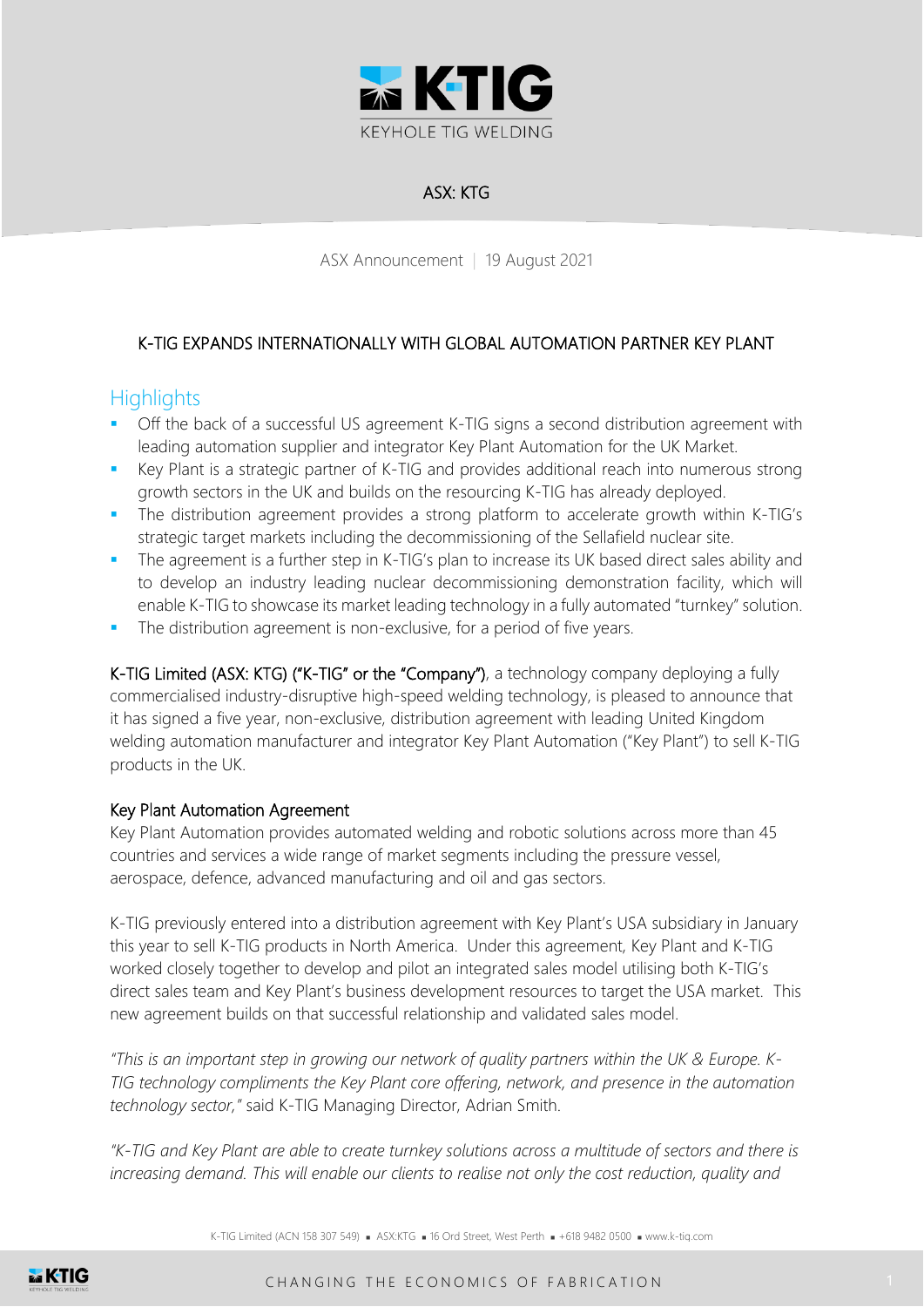*time benefits of K-TIG technology but also help their businesses innovate, stay ahead of regulatory changes and move closer to carbon Net Zero,"* said Ben Hall, K-TIG General Manager, UK & Europe.

*"As a leading integrator and automation provider across the globe, Key Plant is always seeking to innovate and deliver solutions that create real value. Key Plant automation systems paired with K-TIG welding technology offers unparalleled quality, cost savings and increased output capacity for our clients,"* said Jon Grigg, Managing Director Key Plant Automation.

Under the terms of the distribution agreement:

- K-TIG and Key Plant will establish an advanced manufacturing demonstration facility with inhouse technical capability that will allow the delivery of welding automation solutions that incorporate K-TIG's products;
- Key Plant will distribute K-TIG's welding products in the UK as part of their turn-key welding automation solutions; and
- K-TIG will provide sales leads to Key Plant customers requiring turn key welding automation solutions.

#### Future UK Expansion

The significance of the announcement to K-TIG is the new distribution arrangements will provide a strong platform for growth in the UK and wider EU markets. Duplicating the validated sales model, that was piloted in the USA this year, K-TIG will establish a UK based direct sales force which will work closely with all our distribution partners to enhance brand awareness and create sales opportunities for K-TIG and our partners. K-TIG will also work with Key Plant to establish an advanced manufacturing demonstration facility, to showcase its combined "turnkey" solution for the nuclear decommissioning. This will allow customers to see first-hand the benefits of K-TIG technology. These initiatives will be supported by the recently appointed K-TIG General Manager, UK & Europe and a direct sales force to be established in the coming months.

*"The UK and European markets have long been part of K-TIG's long term expansion plans. The region is experiencing growth of aerospace, defence and nuclear sectors, advanced manufacturing, a changing energy sector and businesses needing to innovate to stay ahead of increasing environmental standards. Working with Key Plant in this pivotal market will act as a growth accelerator,"* said Mr Smith.

This announcement was authorised for issue by the Board of K-TIG Limited.

For more information, please contact:

#### Company enquiries

Adrian Smith K-TIG Limited  $P: +61873246800$ 

Corporate enquiries George Rogers SRG Partners P: +61 438 815 495

Media / Investor enquiries Michelle Vella Corporate Conversation P: +61 402 137 285

K-TIG Limited (ACN 158 307 549) ■ ASX:KTG ■ 16 Ord Street, West Perth ■ +618 9482 0500 ■ www.k-tig.com